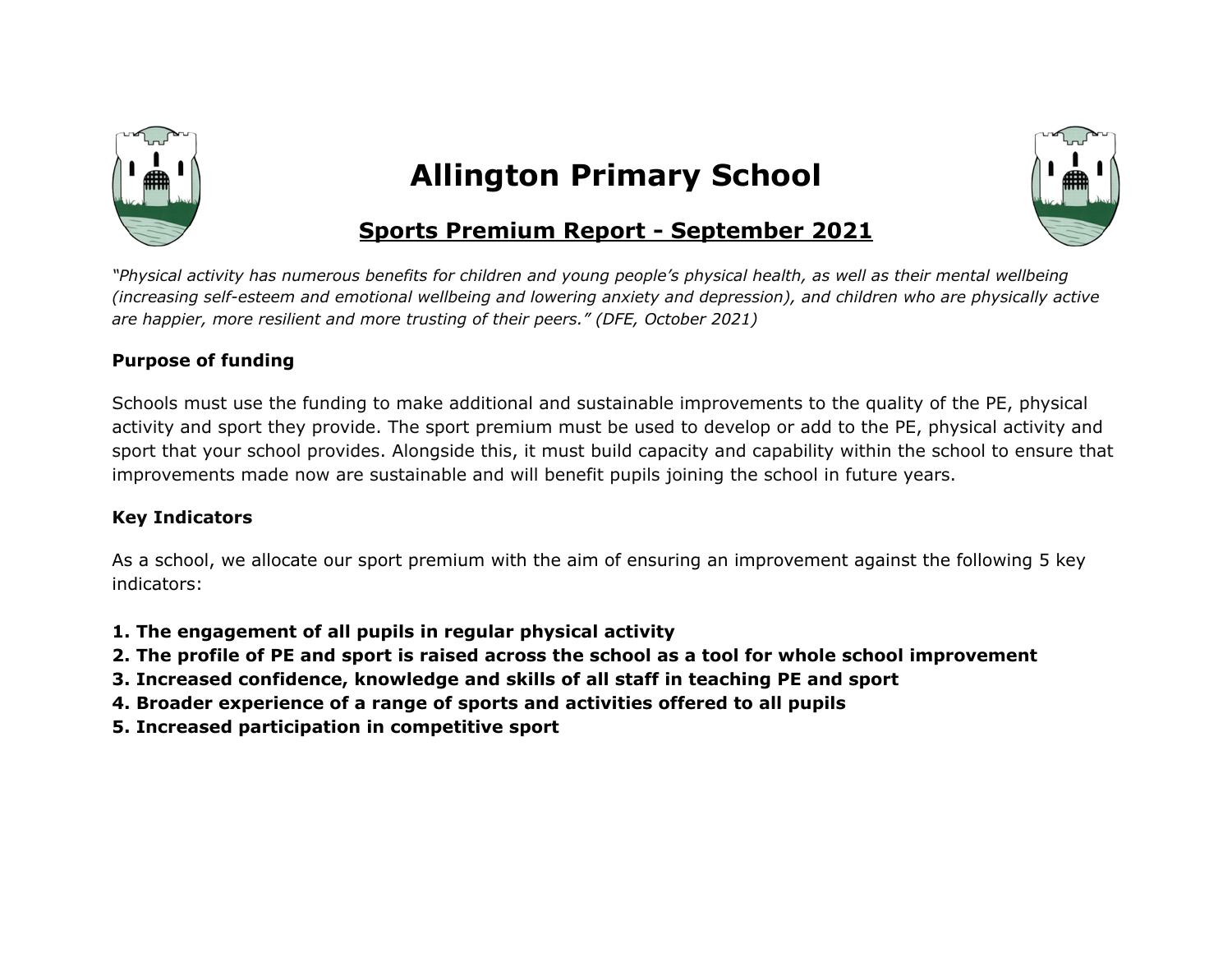| Total School Budget to be spent 2021/2022 | £36,829 |
|-------------------------------------------|---------|
| 2021/2022 Funding                         | £20,660 |
| Unspent Balance 2019/2020<br>2020/2021    | £16,169 |

| Key Indicator 1: The engagement of all pupils in regular physical activity                                                                                    |                                                                                                                                                                                                                                                                         |                                                                                     |                     |                                            |  |
|---------------------------------------------------------------------------------------------------------------------------------------------------------------|-------------------------------------------------------------------------------------------------------------------------------------------------------------------------------------------------------------------------------------------------------------------------|-------------------------------------------------------------------------------------|---------------------|--------------------------------------------|--|
| School focus with<br>intended impact on<br>pupils                                                                                                             | Actions to achieve                                                                                                                                                                                                                                                      | <b>Funding</b><br>Allocated                                                         | Evidence and impact | Sustainability and<br>suggested next steps |  |
| Children to develop<br>their skills and<br>confidence through<br>challenging activities<br>during break times<br>and lunchtimes<br>which keep them<br>active. | Climbing walls and<br>playground markings to be<br>implemented within the<br>school grounds.<br>Present an assembly<br>associated with the use of<br>the new<br>equipment/markings.<br>Focus on how to challenge<br>yourself, build confidence<br>and how to keep safe. | £9,097<br>(Previous<br>purchase -<br>unspent<br>funding<br>2020/2021<br>being used) |                     |                                            |  |
| By promoting<br>healthy and active<br>lifestyles, children                                                                                                    | Daily mile to be introduced<br>to the school.                                                                                                                                                                                                                           | Free                                                                                |                     |                                            |  |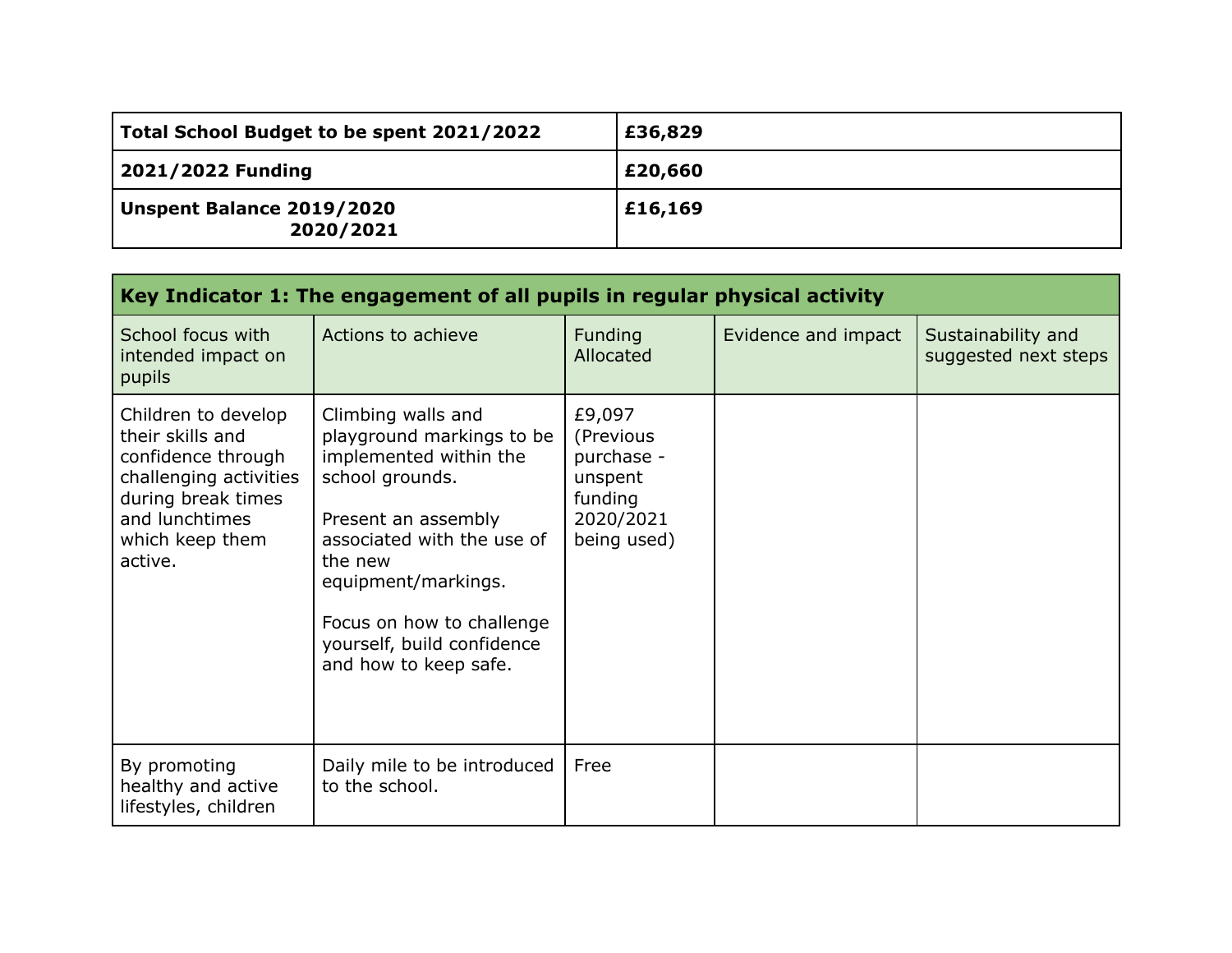| are encouraged to<br>increase the amount<br>of daily physical<br>activity that they<br>participate in.                                                                              | Children participate in the<br>daily mile.<br>Daily mile monitors to<br>record classes totals and<br>report to PE Lead.<br>Daily mile to be added to<br>weekly celebration<br>assembly. |                         |  |
|-------------------------------------------------------------------------------------------------------------------------------------------------------------------------------------|-----------------------------------------------------------------------------------------------------------------------------------------------------------------------------------------|-------------------------|--|
| Children will be<br>provided with<br>opportunities to test<br>their own boundaries<br>and physical<br>capabilities while<br>developing new skills<br>in the outdoor<br>environment. | Children across the school<br>to participate in forest<br>school lessons/activities<br>(10 weeks per year group)                                                                        | £1,200 per<br>half term |  |

Key Indicator 2: The profile of PE and sport is raised across the school as a tool for whole school **improvement**

| School focus with<br>intended impact on<br>pupils                             | Actions to achieve                                                        | Funding<br>Allocated | Evidence and impact | Sustainability and<br>suggested next steps |
|-------------------------------------------------------------------------------|---------------------------------------------------------------------------|----------------------|---------------------|--------------------------------------------|
| Children to develop<br>their leadership skills<br>and confidence<br>within PE | Daily mile monitors to<br>record classes totals and<br>report to PE Lead. | Free                 |                     |                                            |
|                                                                               | Daily mile monitors to                                                    |                      |                     |                                            |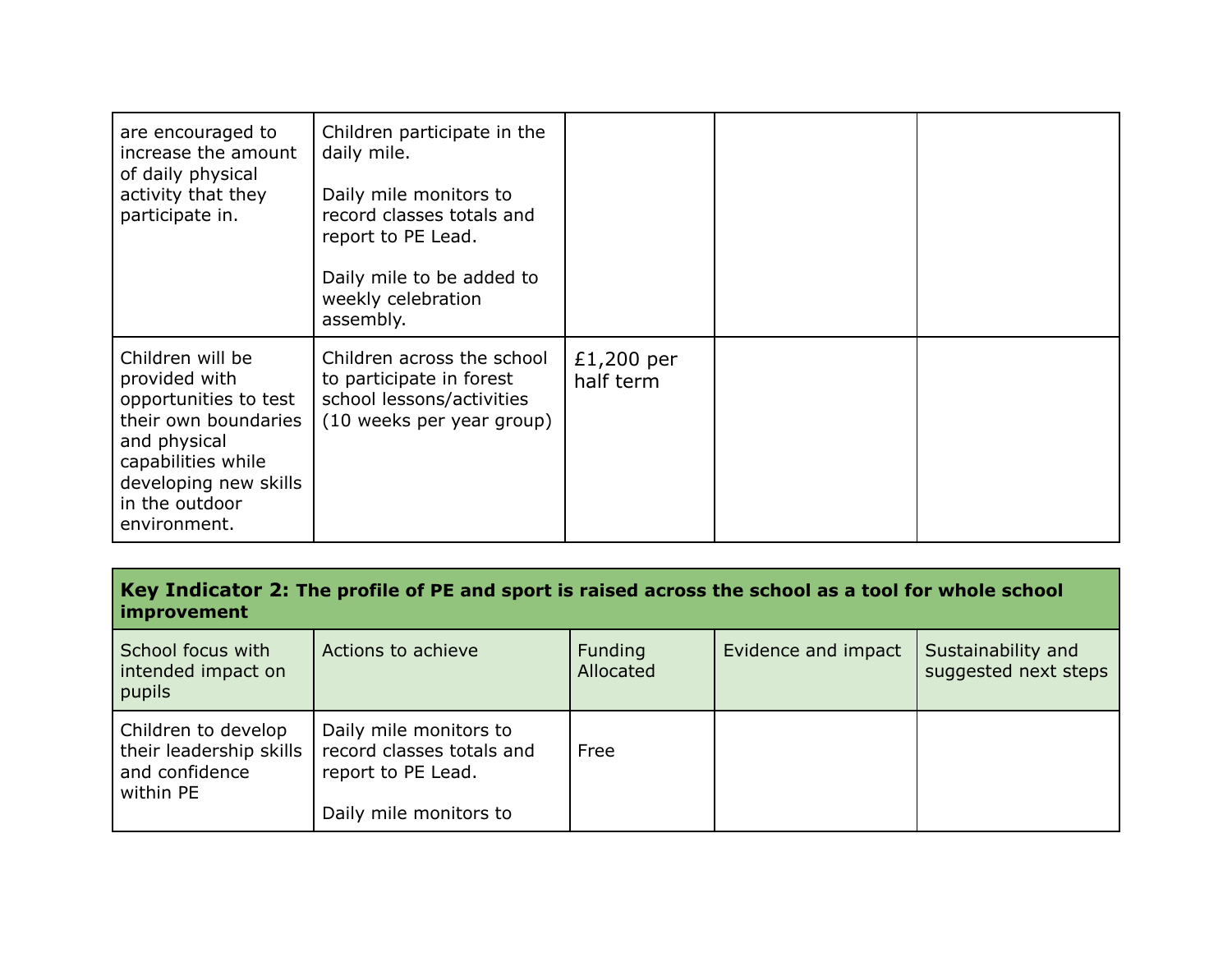|                                                                                                               | present class totals in<br>weekly assemblies.                                                                  | Free                     |  |
|---------------------------------------------------------------------------------------------------------------|----------------------------------------------------------------------------------------------------------------|--------------------------|--|
|                                                                                                               | The role of sport leaders to<br>be developed through the<br>implementation of PASS                             | £3,500 Bronze<br>Package |  |
| The use of the<br>outdoor learning<br>environment to be<br>used throughout<br>daily teaching and<br>learning. | Teachers to look through<br>their planning and<br>implement the use of the<br>outdoor learning<br>environment. | Free                     |  |
|                                                                                                               | PE Lead to monitor<br>planning to ensure<br>teachers are utilising the<br>outdoor environment<br>regularly.    |                          |  |
|                                                                                                               | PE Lead to conduct regular<br>drop-ins to monitor the use<br>of the outdoor learning<br>environment.           |                          |  |
| Promote active travel<br>to and from school<br>by participating in<br>'WOW - The Walk to                      | Sign up to participate in<br>WOW - The Walk to school<br>challenge                                             | £395                     |  |
| school challenge'                                                                                             | Present challenge through<br>an assembly to the whole<br>school.                                               |                          |  |
|                                                                                                               | Teachers to monitor the<br>amount of physical activity                                                         |                          |  |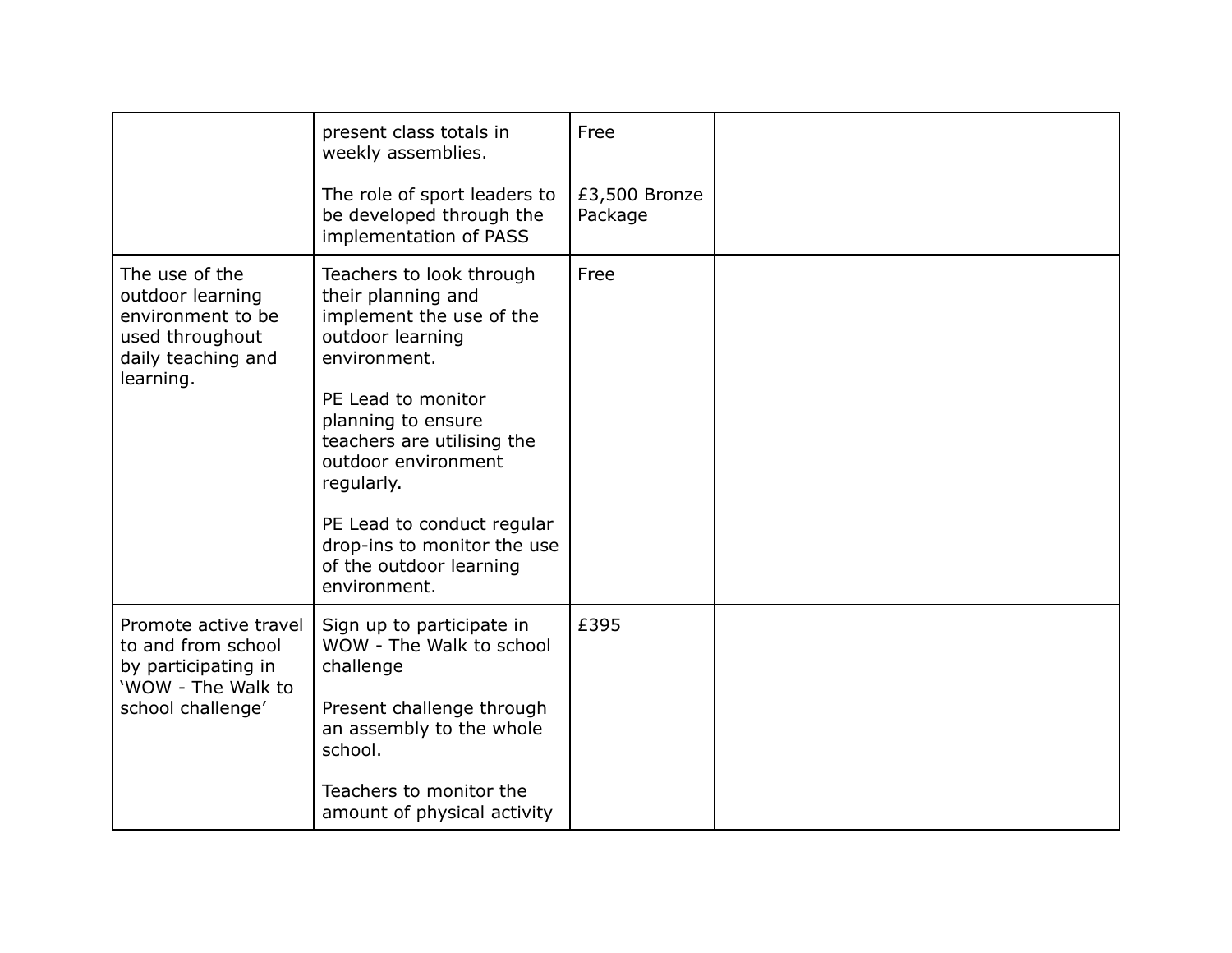| that their class are doing<br>daily through the use of<br>the online portal on WOW -<br>The Walk to school<br>challenge |  |  |  |
|-------------------------------------------------------------------------------------------------------------------------|--|--|--|
|-------------------------------------------------------------------------------------------------------------------------|--|--|--|

| Key Indicator 3: Increased confidence, knowledge and skills of all staff in teaching PE and sport                         |                                                                                                                                                                                                                      |                                   |                                                                                                                                                                                                          |                                            |
|---------------------------------------------------------------------------------------------------------------------------|----------------------------------------------------------------------------------------------------------------------------------------------------------------------------------------------------------------------|-----------------------------------|----------------------------------------------------------------------------------------------------------------------------------------------------------------------------------------------------------|--------------------------------------------|
| School focus with<br>intended impact on<br>pupils                                                                         | Actions to achieve                                                                                                                                                                                                   | Funding<br>Allocated              | Evidence and impact                                                                                                                                                                                      | Sustainability and<br>suggested next steps |
| Pe Lead to<br>strengthen<br>knowledge and<br>understanding of<br>leading the PE<br>curriculum                             | Become an AFPE member                                                                                                                                                                                                | $£115 - School$<br>Membership     | Keeping up date with<br>key issues and<br>documentation.<br>Currently utilising<br>support from AFPE<br>when writing sport<br>premium action plan.<br>Continuing to attend<br>CPD opportunities<br>(TBC) |                                            |
| PE specialists to<br>support teachers<br>with their subject<br>knowledge and<br>delivery of<br>high-quality PE<br>lessons | FC Academy lunch club and<br>PE support weekly.<br>Teachers to observe quality<br>teaching of PE.<br>Teachers to participate in<br>team-teaching activities<br>PE Lead to conduct drop ins<br>to monitor the impact. | £2,700<br>(£450 per half<br>term) |                                                                                                                                                                                                          |                                            |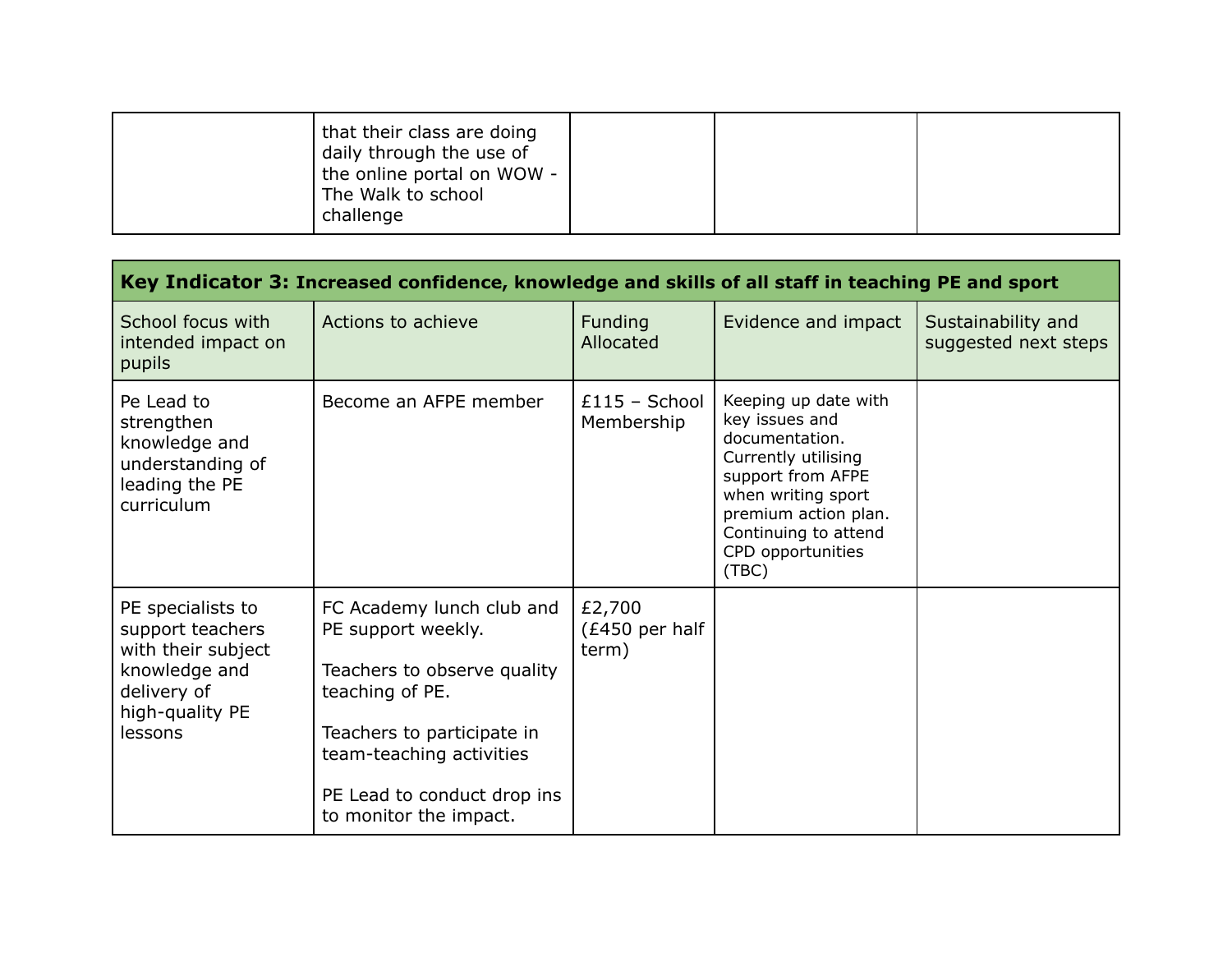| Maintain, continue to<br>develop and improve<br>teaching of PE across<br>the curriculum | Continue to work closely<br>with PASS to improve<br>quality of teaching.<br>New members of staff to<br>have access to PASS PE<br>plans.<br>Staff meetings regularly<br>take place to share good<br>practise in PE.<br>Staff to be sent on training<br>courses to develop their | £3,500 Pass -<br><b>Bronze</b> |  |
|-----------------------------------------------------------------------------------------|--------------------------------------------------------------------------------------------------------------------------------------------------------------------------------------------------------------------------------------------------------------------------------|--------------------------------|--|
|                                                                                         | teaching of PE and subject<br>knowledge                                                                                                                                                                                                                                        |                                |  |

| Key Indicator 4: Broader experience of a range of sports and activities offered to all pupils              |                                                                                                                                                                                            |                       |                     |                                            |  |
|------------------------------------------------------------------------------------------------------------|--------------------------------------------------------------------------------------------------------------------------------------------------------------------------------------------|-----------------------|---------------------|--------------------------------------------|--|
| School focus with<br>intended impact on<br>pupils                                                          | Actions to achieve                                                                                                                                                                         | Funding<br>Allocated  | Evidence and impact | Sustainability and<br>suggested next steps |  |
| Children to develop<br>their knowledge and<br>understanding of<br>cross-curricular<br>orienteering skills. | Introduce Cross-curricular<br>orienteering (package 4) to<br>EYFS, KS1 and KS2.<br>Staff to be trained in the<br>teaching of orienteering and<br>to embed this within their<br>PE lessons. | £2,795<br>Included in |                     |                                            |  |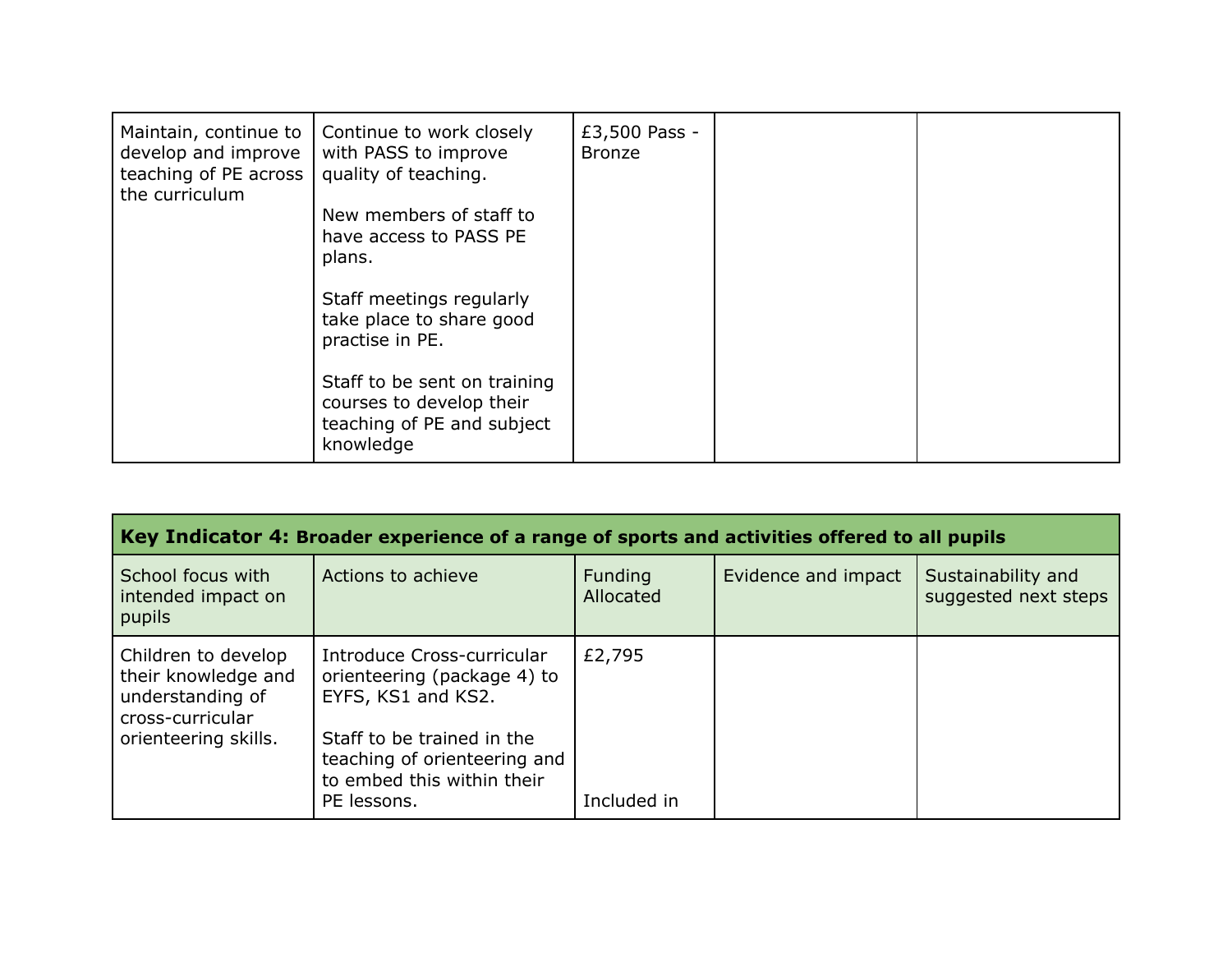|                                                                         | Staff to utilise the videos,<br>lesson plans and online<br>resources to enhance and<br>improve their teaching.<br>Regular monitoring by PE<br>lead to ensure quality<br>teaching and learning is<br>taking place within each<br>Key Stage.                                                                                                                                                                    | the above<br>price                                                                                                                                                    |  |
|-------------------------------------------------------------------------|---------------------------------------------------------------------------------------------------------------------------------------------------------------------------------------------------------------------------------------------------------------------------------------------------------------------------------------------------------------------------------------------------------------|-----------------------------------------------------------------------------------------------------------------------------------------------------------------------|--|
| Provide children with<br>a wide variety of<br>extra-curricular<br>clubs | Introduce a wider range of<br>clubs and maintain current<br>provision.<br>Attend and participate in<br>more competitions and<br>tournaments.<br>Attend newly set up<br>Greenfields KS2, girls<br>football and netball fixtures.<br>External coaches to lead<br>sessions in their area of<br>expertise to raise<br>awareness.<br>Kent County Cricket club to<br>provide targeted cricket<br>session for year 6 | $£600 -$<br>Replenishmen<br>t of PE<br>equipment<br>including:<br>Tennis/footbal<br>l/netball<br>equipment<br>More TBC<br>Lunchtime<br>challenge<br>equipment<br>Free |  |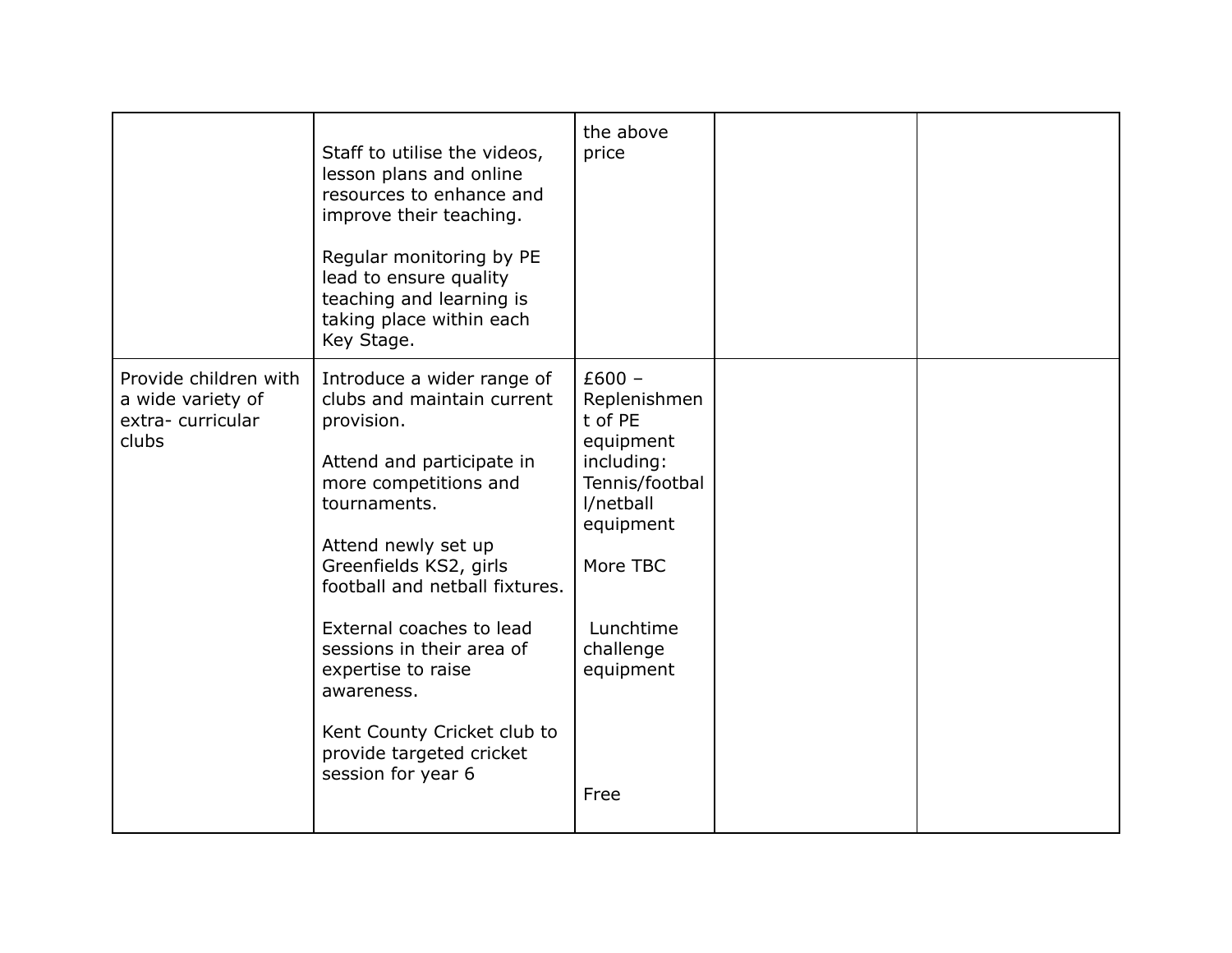| Attend competitions across<br>KS1/2 hosted by Maidstone<br>KSG.                                                                           |                         |  |
|-------------------------------------------------------------------------------------------------------------------------------------------|-------------------------|--|
| Netball court and dartboard<br>markings to be made for<br>children to use regularly<br>during PE lessons, break<br>times and lunch times. | £1,400                  |  |
| Provide forest school<br>activities for Year 2, 3 and 4<br>children                                                                       | £1,200 per<br>half term |  |

| Key Indicator 5: Increased participation in competitive sport                                                                |                                                                                                                                                                                                                            |                               |                     |                                            |  |
|------------------------------------------------------------------------------------------------------------------------------|----------------------------------------------------------------------------------------------------------------------------------------------------------------------------------------------------------------------------|-------------------------------|---------------------|--------------------------------------------|--|
| School focus with<br>intended impact on<br>pupils                                                                            | Actions to achieve                                                                                                                                                                                                         | Funding<br>Allocated          | Evidence and impact | Sustainability and<br>suggested next steps |  |
| Provide regular<br>opportunities for the<br>children to compete<br>in both intra school<br>and inter school<br>competitions. | Work with PASS to discuss<br>various options of formats<br>for the day.<br>Enter regular competitions<br>across KS1/2<br>Intra-house competitions<br>organised on a termly basis.<br>Attend additional sporting<br>events. | £3,500 -<br>bronze<br>package |                     |                                            |  |